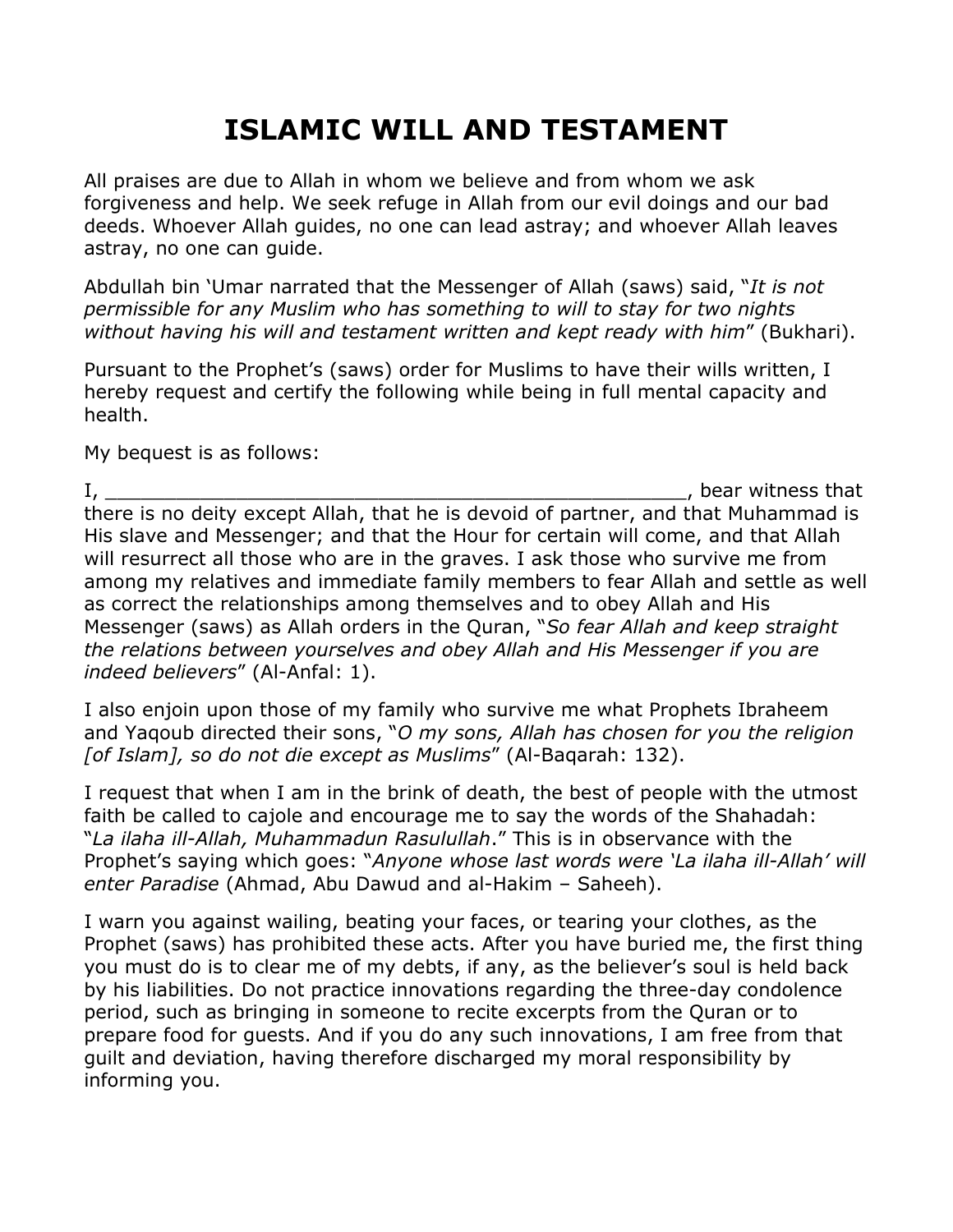I proclaim that there is no deity except Allah. Indeed, to Allah we belong and indeed to Him we return. O Allah, reward me in this affliction and replace it with something better for me.

## My Financial Will

## A. My debts are:

| 1.                                               |
|--------------------------------------------------|
| 2.                                               |
| 3.                                               |
|                                                  |
| 4.<br><u> 1980 - Johann John Stein, markin f</u> |
| 5.                                               |
| 6.                                               |
| 7.                                               |
| 8.                                               |
| 9.                                               |
| 10.                                              |
|                                                  |
| B: What is due to me may be collected from:      |
| 1.                                               |
| 2.                                               |
| 3.                                               |
|                                                  |

| ້ |  |  |  |
|---|--|--|--|
|   |  |  |  |
|   |  |  |  |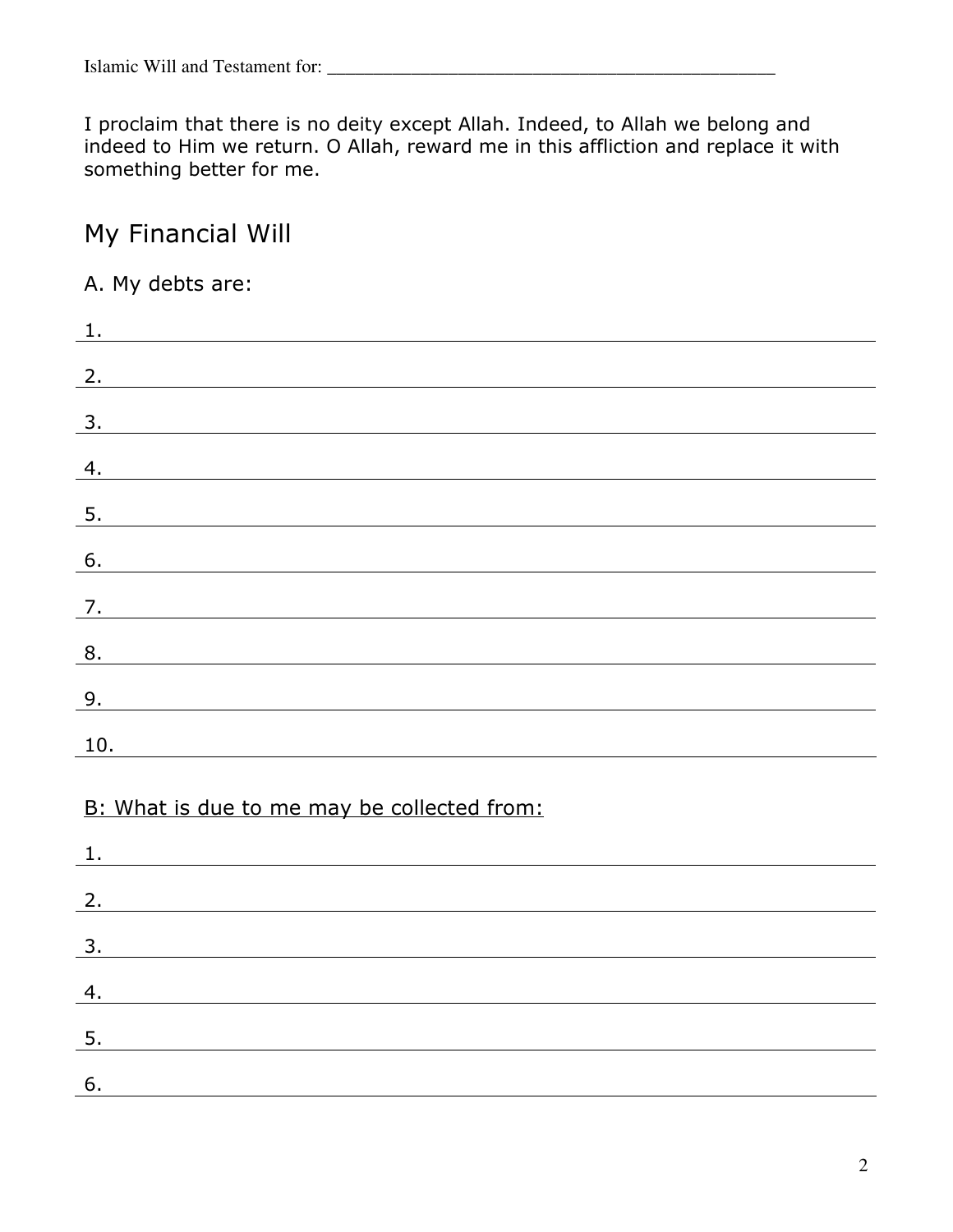|  | Islamic Will and Testament for: |  |
|--|---------------------------------|--|
|--|---------------------------------|--|

| Continued B: What is due to me may be collected from:                                                                        |
|------------------------------------------------------------------------------------------------------------------------------|
| 7.<br><u> 1989 - Johann Stein, fransk politik (f. 1989)</u>                                                                  |
| 8.<br>and the control of the control of the control of the control of the control of the control of the control of the       |
| 9.<br><u> 1980 - Johann Barn, mars ann an t-Amhain Aonaich an t-Aonaich an t-Aonaich ann an t-Aonaich ann an t-Aonaich</u>   |
| 10.<br>and the control of the control of the control of the control of the control of the control of the control of the      |
| C: Of the trust kept in my custody, please return the following to:<br>1.                                                    |
| and the control of the control of the control of the control of the control of the control of the control of the             |
| 2.<br><u> 1989 - Johann Stoff, deutscher Stoffen und der Stoffen und der Stoffen und der Stoffen und der Stoffen und d</u>   |
| 3.                                                                                                                           |
| 4.<br><u> 1980 - Johann Stoff, amerikansk politiker (d. 1980)</u>                                                            |
| 5.                                                                                                                           |
| 6.                                                                                                                           |
| 7.<br><u> 1989 - Johann Stoff, Amerikaansk politiker († 1908)</u>                                                            |
| 8.                                                                                                                           |
| 9.                                                                                                                           |
| 10.                                                                                                                          |
| D. I bequeath in Sadaqah (not exceeding 1/3 of my estate) the following:                                                     |
| 1.<br><u> 1980 - Johann Barn, mars ann an t-Amhain Aonaich an t-Aonaich an t-Aonaich ann an t-Aonaich ann an t-Aonaich</u>   |
| 2.<br><u> 1989 - Johann Barn, mars ann an t-Amhain ann an t-Amhain an t-Amhain an t-Amhain an t-Amhain an t-Amhain an t-</u> |
| 3.                                                                                                                           |
| 4.                                                                                                                           |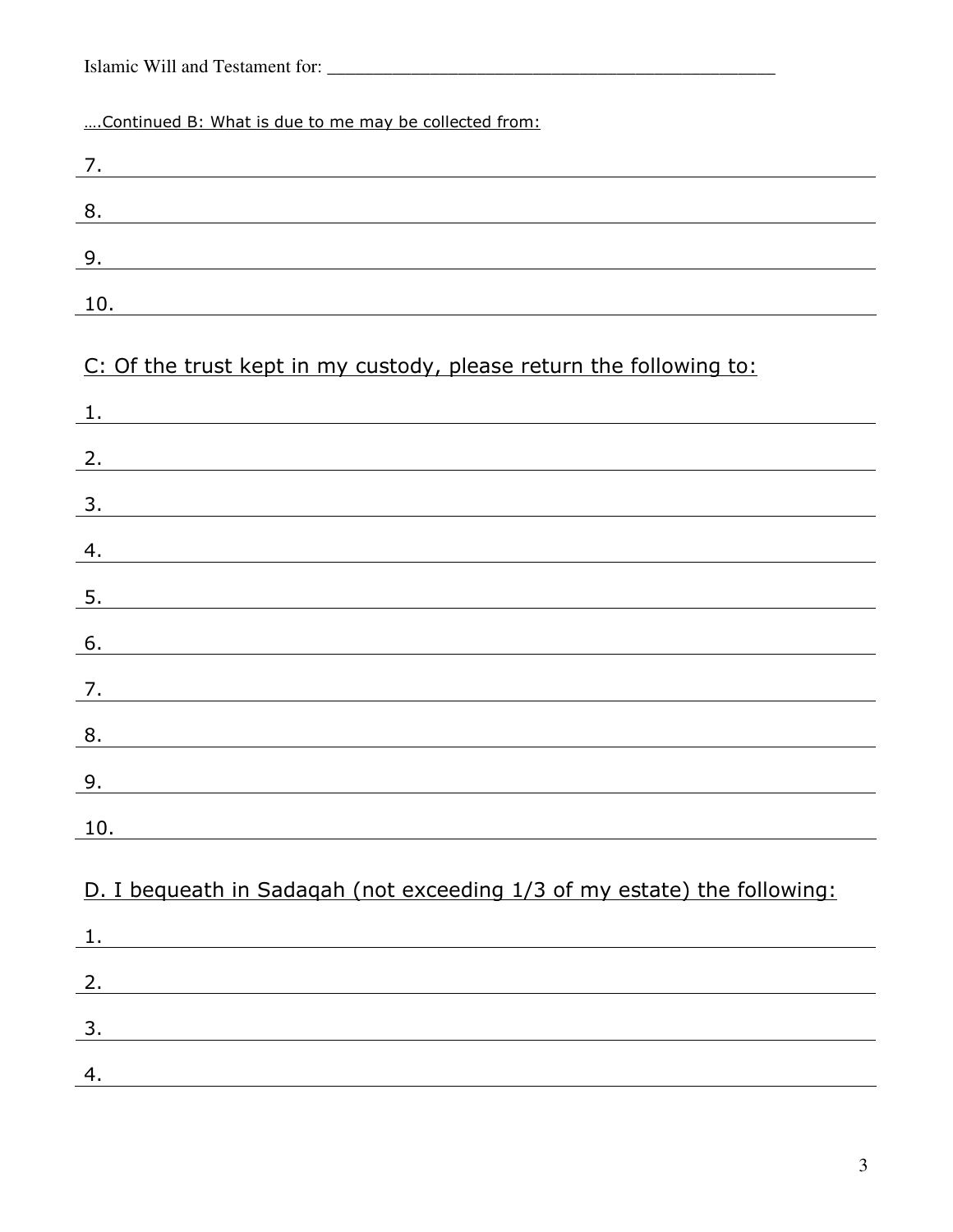| Islamic Will and Testament for: |  |
|---------------------------------|--|
|---------------------------------|--|

….Continued D: I bequeath in Sadaqah (not exceeding 1/3 of my estate) the following:

| 5.  |  |  |
|-----|--|--|
|     |  |  |
| 6.  |  |  |
| 7.  |  |  |
|     |  |  |
| 8.  |  |  |
| 9.  |  |  |
|     |  |  |
| 10. |  |  |

I declare that I have forgiven everyone who has backbitten me and request all those who knew me to do the same for whatever I may have erroneously taken from them or said against them. I also appeal that if you differ in anything among yourselves you refer the decision to Allah and His Messenger (saws), for Allah said: "And no, by your Lord, they will not believe until they make you, [O Muhammad],judge in what they dispute among themselves and then find no discomfort from what you have judged and submit in full, [willing] submission" (An-Nisa: 65).

My final bequest for my family and children is the same one that the Messenger of Allah (saws) enjoined upon his followers: "The prayer, the prayer, and I advise my family to have patience and accept Allah's will" (Al-Baqarah:156).

This is my last will and testament, and so I am now free before Allah from any words or deeds that distort and contradict the guidance of Allah's Messenger (saws), as is forewarned by the following Quranic verses: "Then whoever alters it  $[i.e.$  the bequest] after he has heard it - the sin is only upon those who alter it" (Al-Baqarah: 181).

Glory be to your Lord, the Lord of Honor and Might, [who is free] from what they ascribe to Him. And peace be upon the Messengers. And praise be to Allah, Lord of the worlds (As-Saffat:180-182).

| Written on: $_{Day:}$<br>Month: | Year:      |  |
|---------------------------------|------------|--|
|                                 |            |  |
|                                 |            |  |
| Witness: $(1)$                  | Signature: |  |
|                                 | Signature: |  |
|                                 |            |  |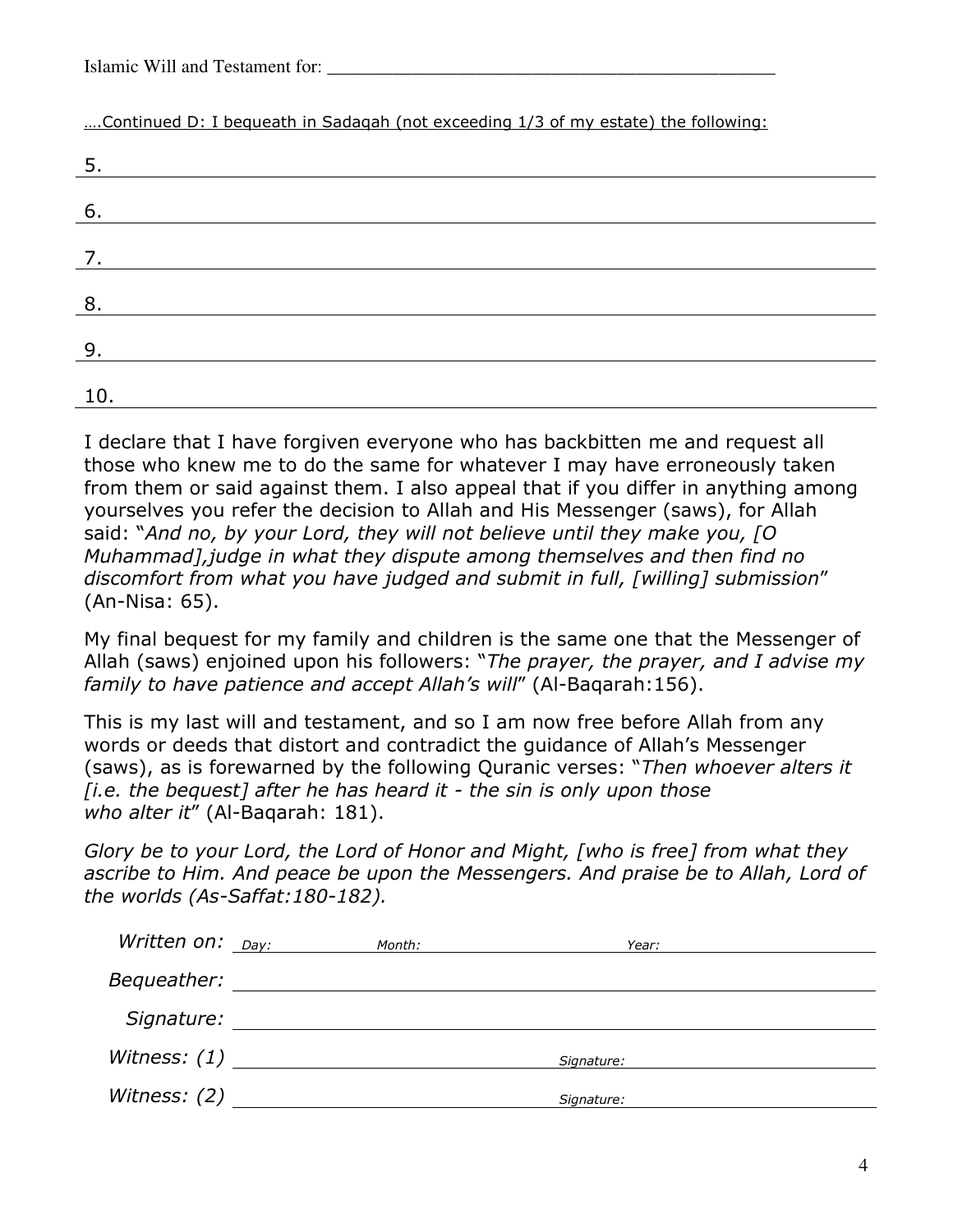| Amendment 1: |                                    |                                                      |  |
|--------------|------------------------------------|------------------------------------------------------|--|
|              |                                    |                                                      |  |
|              |                                    |                                                      |  |
|              |                                    |                                                      |  |
|              |                                    |                                                      |  |
|              |                                    |                                                      |  |
|              |                                    |                                                      |  |
|              |                                    |                                                      |  |
|              |                                    |                                                      |  |
|              |                                    |                                                      |  |
|              |                                    |                                                      |  |
|              |                                    |                                                      |  |
|              |                                    |                                                      |  |
|              |                                    |                                                      |  |
|              |                                    |                                                      |  |
|              |                                    |                                                      |  |
|              |                                    |                                                      |  |
|              |                                    |                                                      |  |
|              |                                    |                                                      |  |
|              |                                    |                                                      |  |
|              | Written on: <sub>Day:</sub> Month: |                                                      |  |
|              |                                    |                                                      |  |
|              |                                    |                                                      |  |
|              | Witness: $(1)$                     | Signature: National Communications of the Signature: |  |
|              | Witness: $(2)$                     | Signature: National Communication of the Signature:  |  |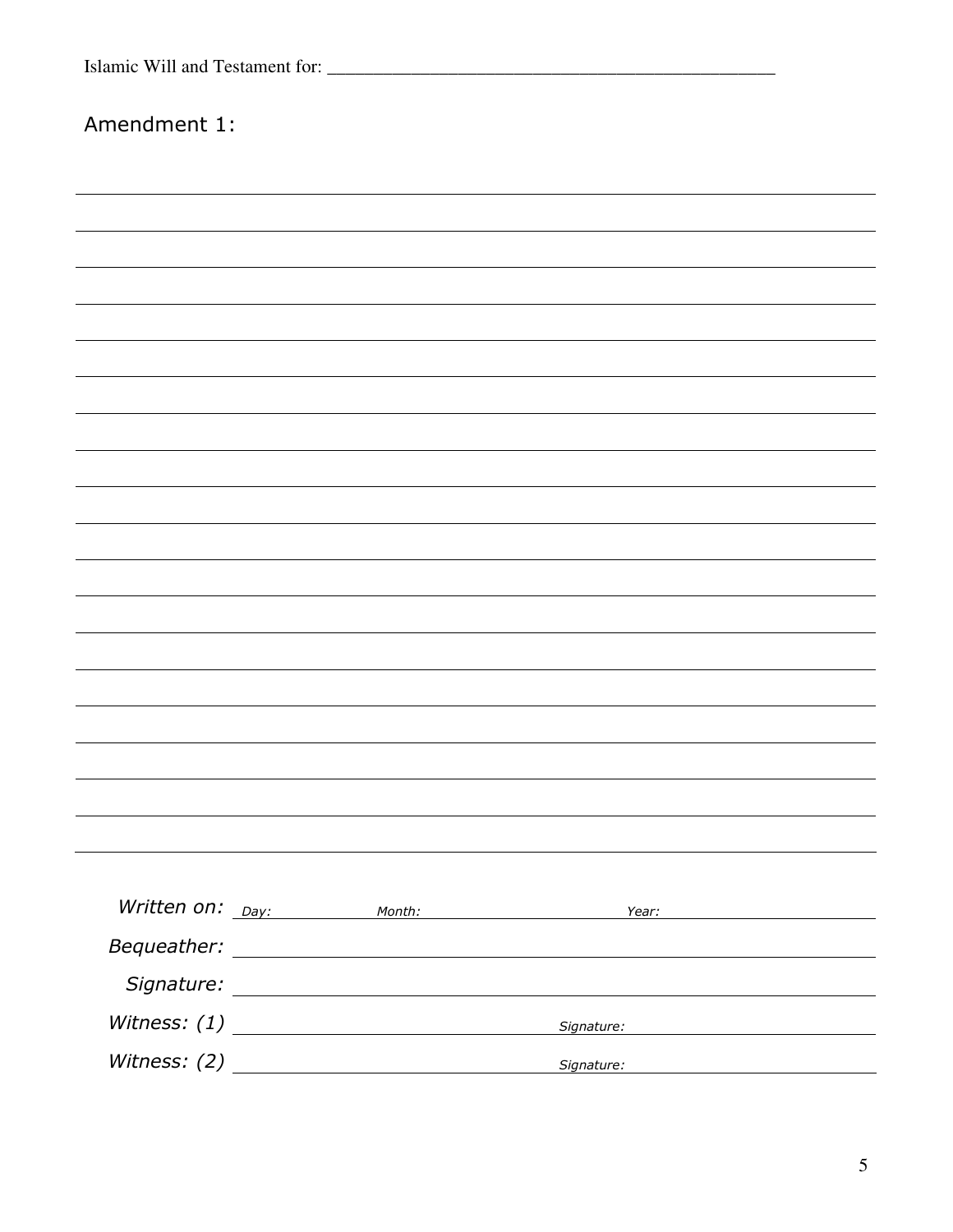| Amendment 2: |                                    |                                                                                                                                                                                                                                |  |
|--------------|------------------------------------|--------------------------------------------------------------------------------------------------------------------------------------------------------------------------------------------------------------------------------|--|
|              |                                    |                                                                                                                                                                                                                                |  |
|              |                                    |                                                                                                                                                                                                                                |  |
|              |                                    |                                                                                                                                                                                                                                |  |
|              |                                    |                                                                                                                                                                                                                                |  |
|              |                                    |                                                                                                                                                                                                                                |  |
|              |                                    |                                                                                                                                                                                                                                |  |
|              |                                    |                                                                                                                                                                                                                                |  |
|              |                                    |                                                                                                                                                                                                                                |  |
|              |                                    |                                                                                                                                                                                                                                |  |
|              |                                    |                                                                                                                                                                                                                                |  |
|              |                                    |                                                                                                                                                                                                                                |  |
|              |                                    |                                                                                                                                                                                                                                |  |
|              |                                    |                                                                                                                                                                                                                                |  |
|              |                                    |                                                                                                                                                                                                                                |  |
|              |                                    |                                                                                                                                                                                                                                |  |
|              |                                    |                                                                                                                                                                                                                                |  |
|              |                                    |                                                                                                                                                                                                                                |  |
|              |                                    |                                                                                                                                                                                                                                |  |
|              |                                    |                                                                                                                                                                                                                                |  |
|              | Written on: <sub>Day:</sub> Month: |                                                                                                                                                                                                                                |  |
|              |                                    |                                                                                                                                                                                                                                |  |
|              |                                    |                                                                                                                                                                                                                                |  |
|              | Witness: $(1)$                     | Signature: Management Contract Contract Contract Contract Contract Contract Contract Contract Contract Contract Contract Contract Contract Contract Contract Contract Contract Contract Contract Contract Contract Contract Co |  |
|              | Witness: $(2)$                     | Signature: National Communications of the Signature:                                                                                                                                                                           |  |